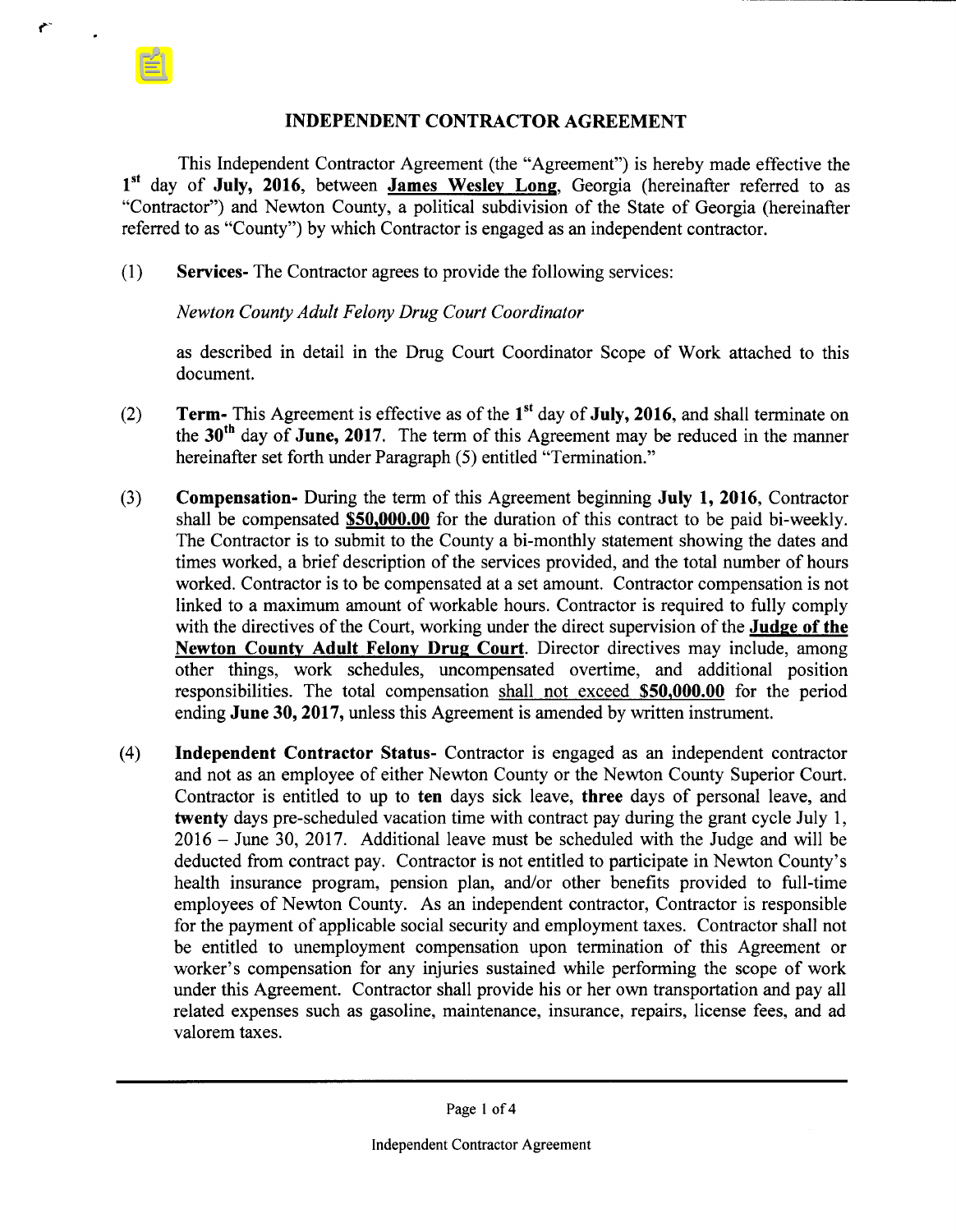5) Termination- Termination for Convenience: Newton County may terminate this Agreement at any time for any reason (or no reason) upon fifteen (15) days prior written notice. As full compensation under this Agreement, Contractor shall be entitled to compensation earned prior to the date of the notice of termination plus one additional payment of the bi-monthly amount listed in Paragraph 3.

Termination for Cause: This Agreement may be terminated by Newton County immediately and without prior notice for any of the following:

- a) Contractor's failure to perform his or her duties in a competent manner, as determined by the Newton County Adult Felony Drug Court Judge, in his sole discretion;
- b) Contractor's failure to perform the duties assigned, as determined by the Newton County Adult Felony Drug Court Judge, in his sole discretion;
- c) Contractor is charged with a felony, crime of moral turpitude, act of fraud or other crime involving dishonesty, or any crime against children;
- d) Contractor violates any applicable duties of confidentially;
- e) Contractor uses any illegal drug; or

r-

f) Contractor commits any act or acts that could reflect discredit on or bring disrepute to the County.

As full compensation under this Agreement, Contractor shall be entitled to compensation earned prior to the date of the for cause termination.

6) Integration and Modification- This Agreement represents the sole and entire agreement between the Contractor and the County and all offers, negotiations or agreements between the parties are merged herein.

No modification of the contract is binding unless it is in writing and signed by the parties hereto.

Time is of the essence for this Agreement.

7) The execution of this Independent Contractor Agreement hereby rescinds the previous Independent Contractor Agreement entered into by the parties dated October <sup>1</sup> st, 2011.

Signatures to follow on Page 3)

Page 2 of 4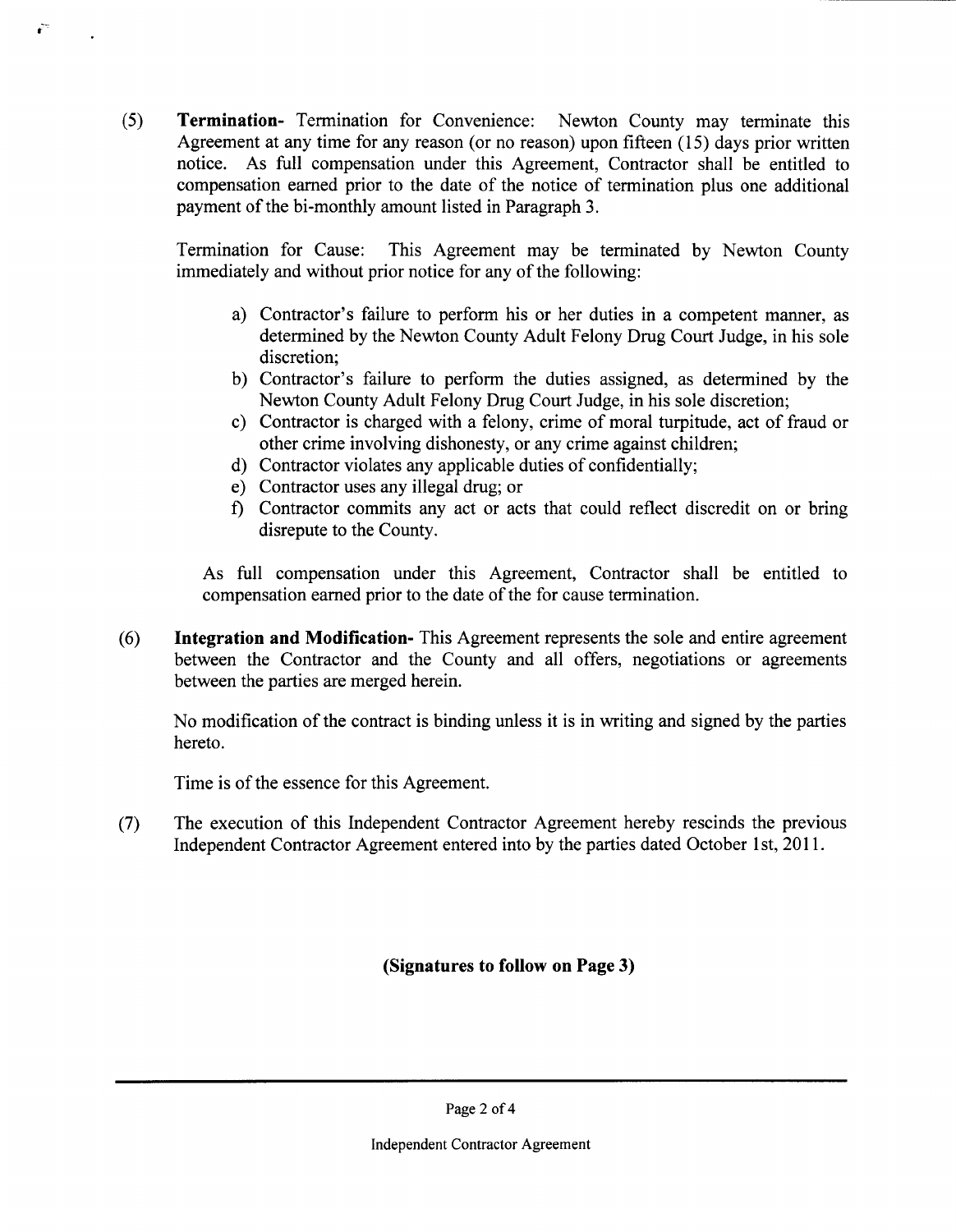IN WITNESS WHEREOF, the parties hereto have executed this Agreement on the  $\mathcal{Z}$  4th day of  $\mathcal{Z}\mu\nu e$ , 20 $\ell$ .

 $\vec{r}$ 

NEWTON COUNT  $By:$ r. Keith Ellis, Chairman

**Newton County Board of Commissioners** 

**CONTRACTOR**  $\mathcal{L}$ .<br>I Me James Wesley Long